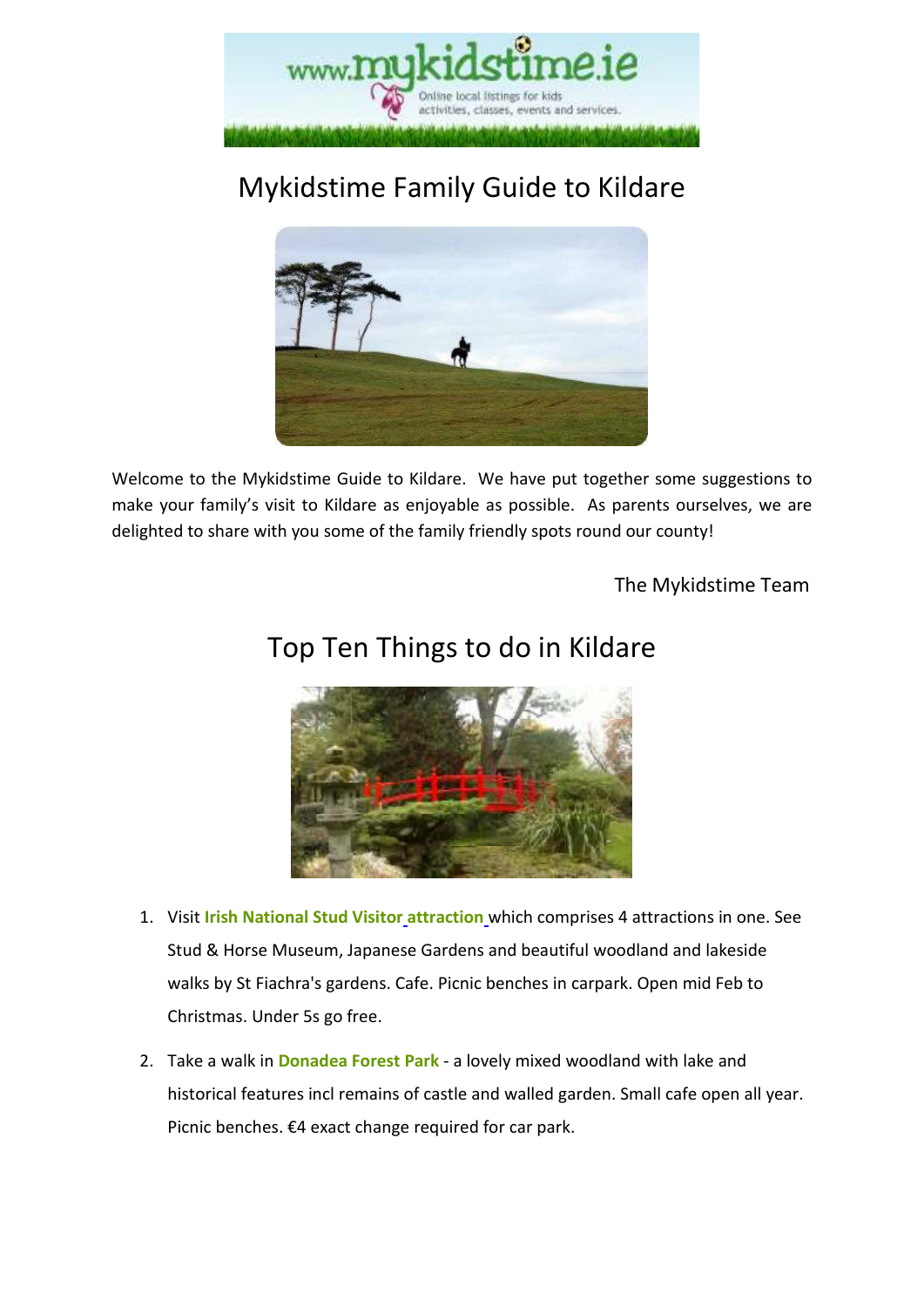

- 3. The **Curragh** plains are an ideal destination for flying a kite. If there is any wind you'll catch it here! While you're there watch the horses training, or go for a walk/cycle. Best of all it's free!
- 4. Spend a fun-packed day at **Lullymore Heritage Park** near Rathangan. Indoor & outdoor playgrounds, pet farm, woodland walks and train rides. Picnic benches. Lots of great events around school holiday time.
- 5. For any train lovers, check out the **Steam Museum** in Straffan from June-Aug, where lots of models on display. Enjoy the beautiful Lodge Park Walled Garden or take a break in the Tea Rooms which are open on Sundays throughout the season.
- 6. Have some fun navigating the **Kildare Maze**, near Prosperous, which is in shape of St. Bridgets Cross, or play some crazy golf. There is a pets corner and sandpit. Why not pack a picnic and spend the day. Open daily from June-August, 12-6 p.m. Treasure hunts on Sundays at 1pm.
- 7. **Castletown House** in Celbridge, open from Apr to Oct, is Ireland's largest Palladian house and has 120acres of surrounding Parkland, ideal for walks. Guided Tours of house. Workshops on Sundays for children and Summer music recitals on Sunday afternoons. Restaurant.
- 8. If the weather is wet and miserable, how about some bowling at **KBowl** near Naas.
- 9. The Riverbank Theatre, Newbridge has a regular great line up of children's events, workshops and movies. There is also a Children's Gallery space beside the lovely Cupcake Cafe, with books, drawing material, bean-bags. So why not enjoy a coffee and let the children explore this great space!
- 10. Check out your crazy-golf skills at Indoor **Mini-golf** near Naas. Admission gets you 2 rounds of their 18hole crazy golf course.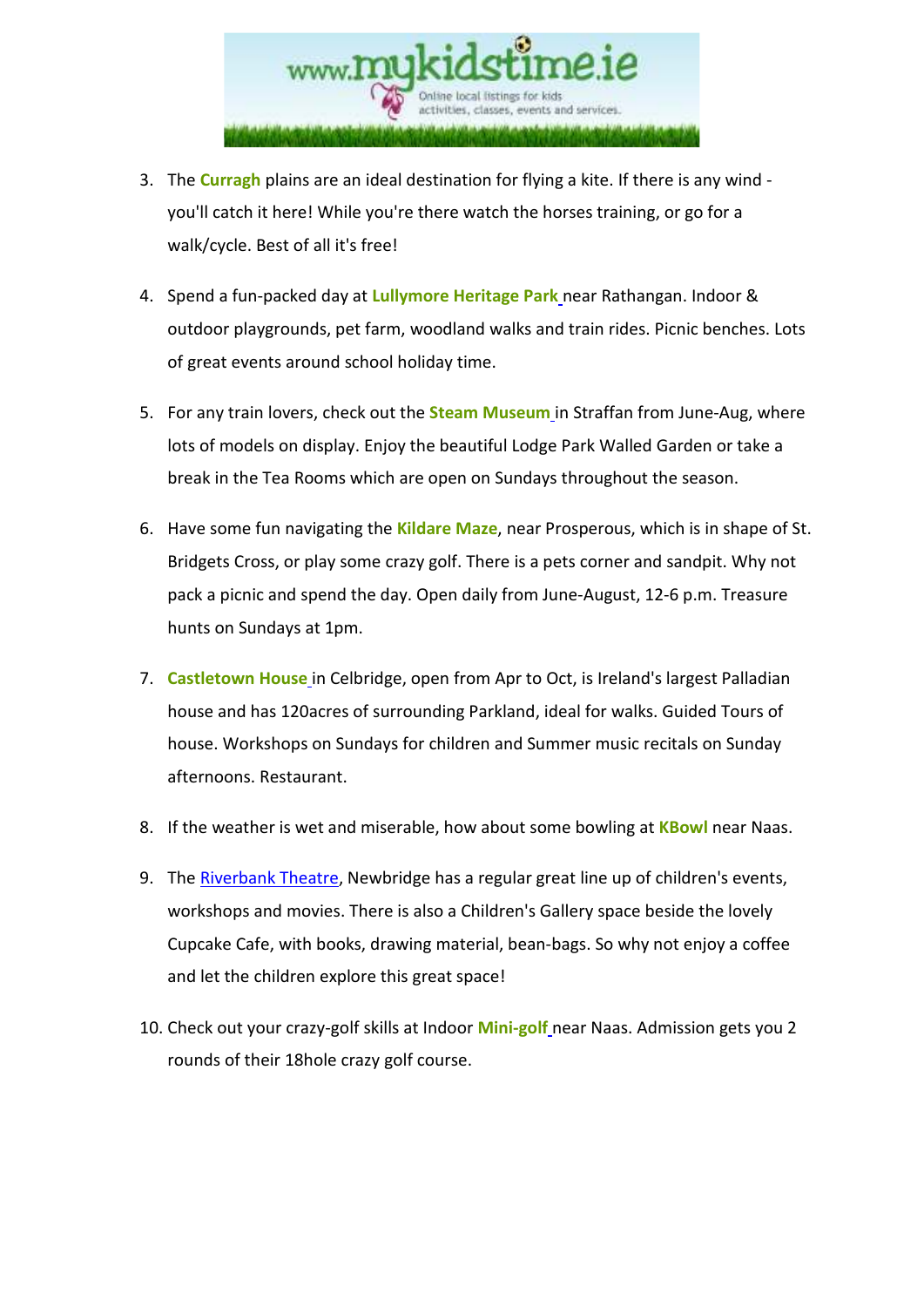

# Indoor Things to Do in Kildare



- **Soft play areas** in Kildare, and there are plenty of them ! Playzone at M4 Business Park, Celbridge. Fun Factory at M7 Business Park . Tricky Tricksters/Magic Castle at Toughers Business Park, Newhall, Naas. Jungle Den Monread Commercial Park Monread Road, Naas. Playbarn, Johnstown, Naas. Little Joey's (suited best for 0-6yrs), Naas Town Centre, Naas.
- Take in a matinee at UCI Cinema in Newbridge, or Storm Cinema in Naas.
- Try your hand at mini-golf, at the 18-hole crazy-golf. Toughers Business Park, Naas.
- How about bowling at K-Bowl.
- Take the kids swimming to public pools at K-Leisure Naas and Athy.
- How about grabbing a coffee and letting the kids explore the Children's Art Space, at the Riverbank Arts Centre, Newbridge. There is generally an interactive exhibition for children in this space, which is right beside the coffee shop!

# Outdoor Things to Do

- **Playgrounds** see our favourites list below (FREE)
- **Lullymore Heritage Park, Rathangan** Indoor, Outdoor Play Areas, Pet Farm, Train rides.
- **Walks** Lovely walks at Castletown House Estate, Celbridge; Donadea Forest Park, Donadea. Irish National Stud & Japanese Gardens; Canal/Barrow walk Athy;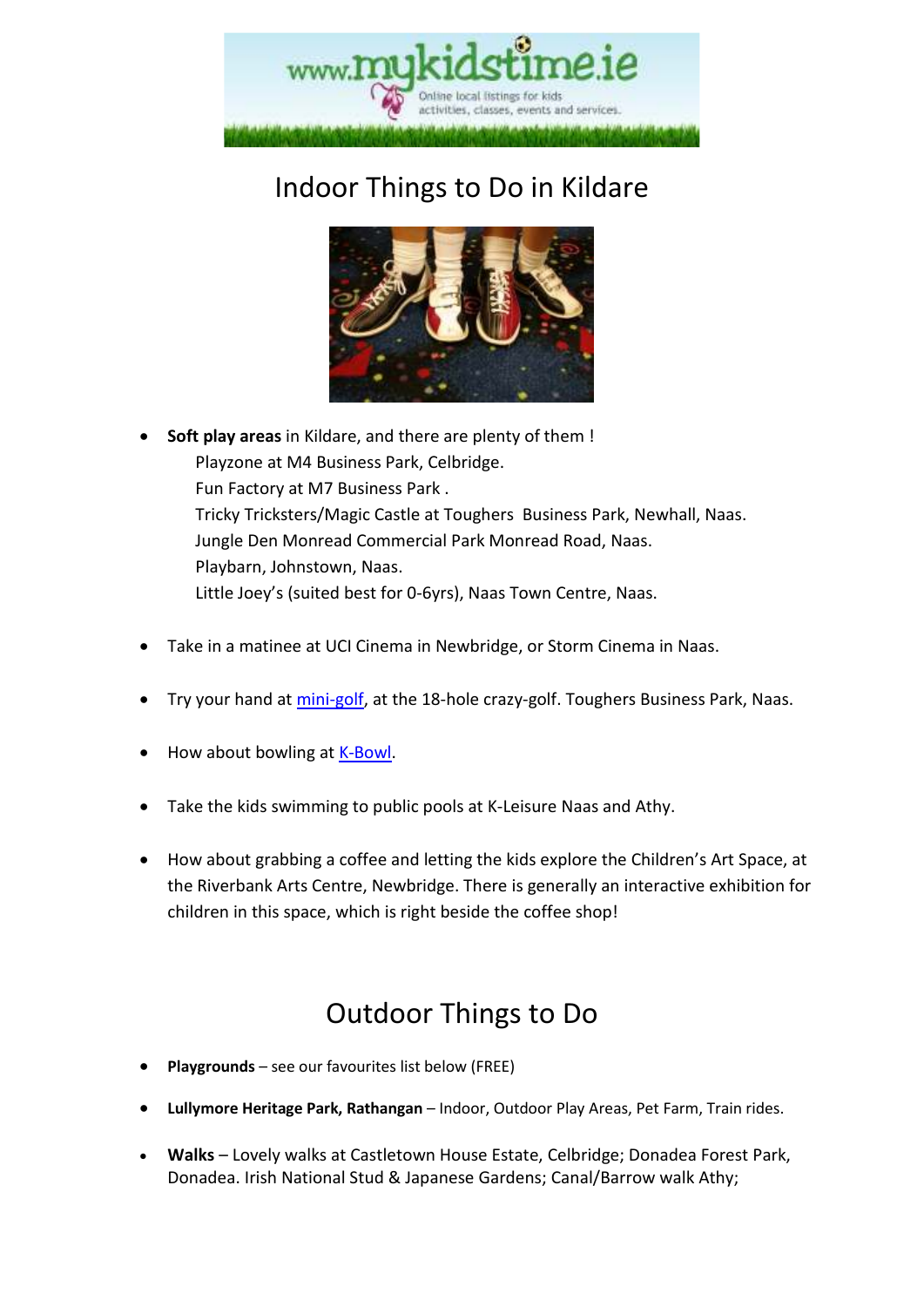

- **Pet Farms** 
	- Clonfert Pet Farm in Clonfert,Maynooth.
	- Caragh Open Farm at Caragh, Naas
	- Stonebrook Pet Farm (summer months only)
- **Millenium Maze**, Prosperous . Open May to September. Maze with pet corner, crazy golf, picnic benches.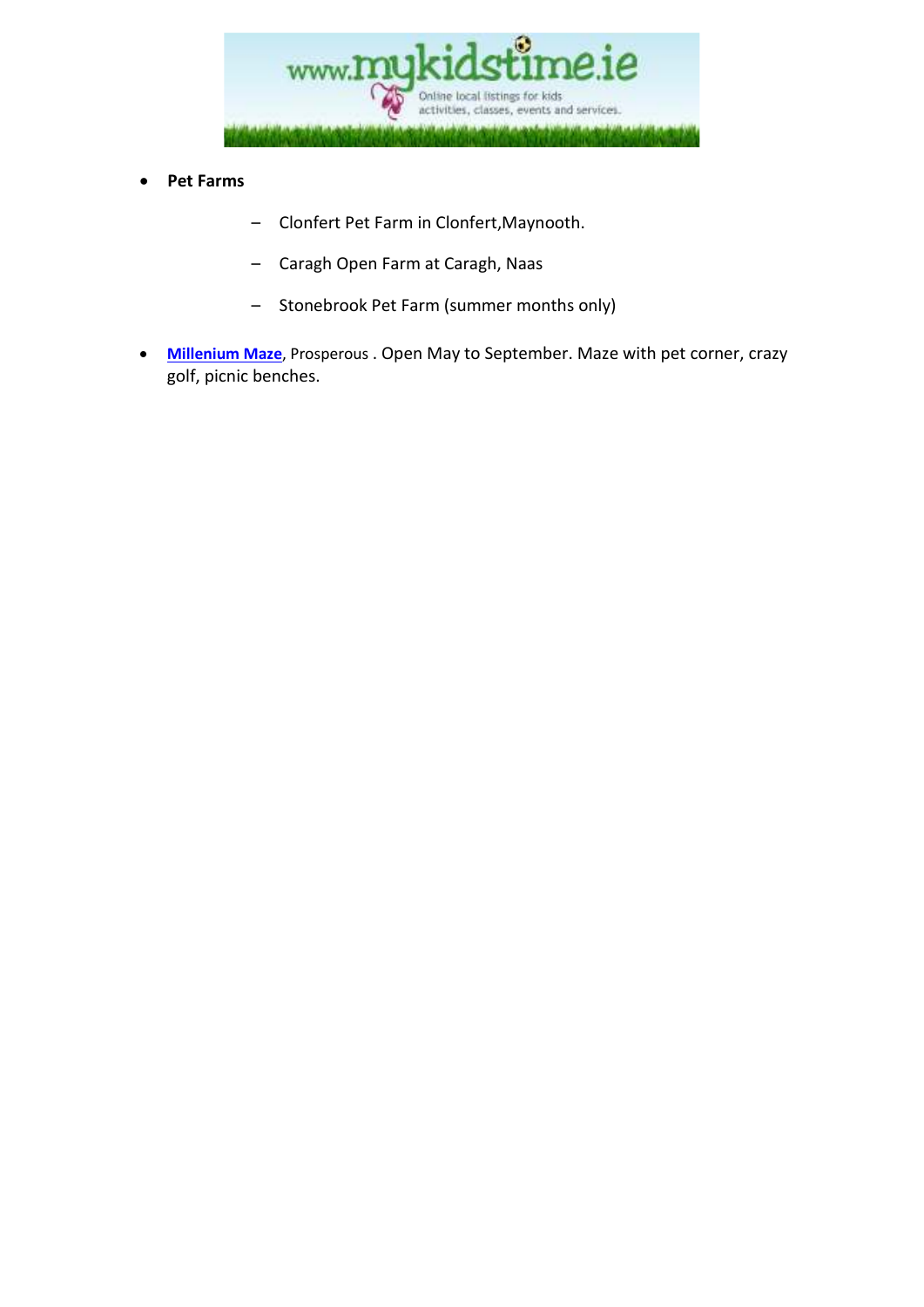Online local listings for kids activities, classes, events and services

### Where to Stay



*Please mention Mykidstime when Booking* 

### **Carlton Abbey Hotel**

Town Centre, Athy. Tel: + 353 (0)59 863 0100 Fax: + 353 (0)91 521 546 Email: : reservations.abbey@carlton.ie Web: www.carltonabbeyhotel.com

### **Carton House Hotel**

Maynooth Tel: + 353 (0)1 5052000 Fax: + 353 (0) 1 6517703 Email: reservations@cartonhouse.com Web: www.cartonhouse.com

### **Osprey Hotel & Spa**

Devoy Quarter, Naas Tel: +353 (0)45 881111 Fax: +353 (0) 45 881112 Email: info@osprey.ie Web: www.ospreyhotel.ie

### **The K Club**

Straffan Tel: +353 (0)1 6017200 Fax: +353 (0)1 6017 297 Email: sales@kclub.ie

Family rooms in hotel, 2 bed apartments adjacent to hotel, Carlton Kids Club during school holidays, Children's menu available in Restaurant & Bars, Swimming Pool, Babysitting service.

Carton House Hotel – Luxury hotel on estate with 2 golf courses, spa, close to Maynooth. Cots and interconnecting family rooms, Swimming pool with toddler pool, Tennis courts, Children's menu, Outdoor activities with Xtreme.ie(7yrs+), Mountain Bikes, Driving Range, Games room, Children's in-room movies & DVDs

Contemporary 4\* Hotel + Spa with Leisure centre in the heart of Naas town. Family friendly accommodation and Kids Club during school holidays.

Luxury 5\* Hotel in Straffan with leisure centre, spa and 2 golf courses. Family friendly accommodation and dining. DVDs and colouring books delivered to your room! Playground. Bicycles for hire, and extensive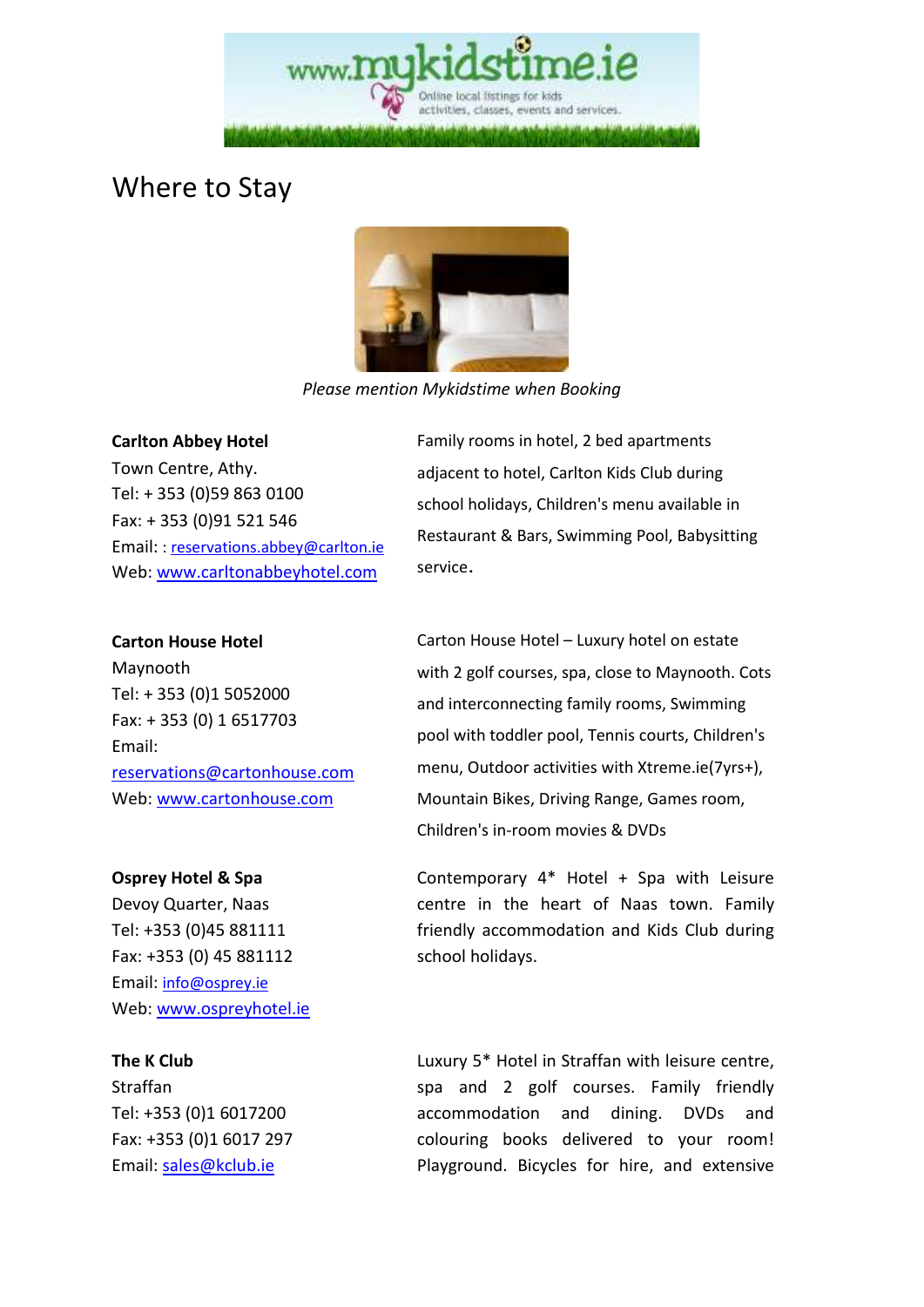

### **The Westgrove Hotel**  Clane Tel: +353 (0)45 989900 Fax: +353 (0)45 989911 Email: info@westgrovehotel.com Web: www.westgrovehotel.com

Web: www.kclub.ie walks and gardens. Kids club during school holidays

> Family friendly accommodation and dining in the heart of Clane, with family rooms in hotel and apartments. Leisure club with swimming pool. Groovies Kids Club during school holidays.

## Where to Eat



- L'Officina, Kildare Village, Kildare is very family friendly Italian with children's menus, plenty of high-chairs. Lovely al-fresco dining when weather is good, and beside Playground! Open from breakfast through to 6pm most days (8pm Thurs, Fri and Sat). Be warned – can be very busy at lunch-time at weekends!
- Whitewater Shopping Centre Foodcourt with SBarros and all the other usuals. Gourmet Burger Kitchen is just outside the centre on The Avenue, and can be a nice option for pre or post cinema!
- Judge Roy Beans across from Whitewater. Family friendly dining and do Kids Movie deals in conjunction with UCI Cinema.
- Fallons Café & Bar, Kilcullen nice cosy bar-side dining or restaurant options with children's menu.
- Also in Kilcullen, Good Food Gallery for day-time dining/café and An Tearmann.
- Eddie Rocket's, Main Street, Naas.
- Missy Moo's, Naas. Home-made Ice-Cream parlour, with great cow artwork on the walls!
- The Ballymore Inn, Ballymore Eustace family friendly dining in bar or restaurant, with nice children's menu. Great pizzas! Great food.
- Zest Café & Restaurant, Clane. Great pizzas.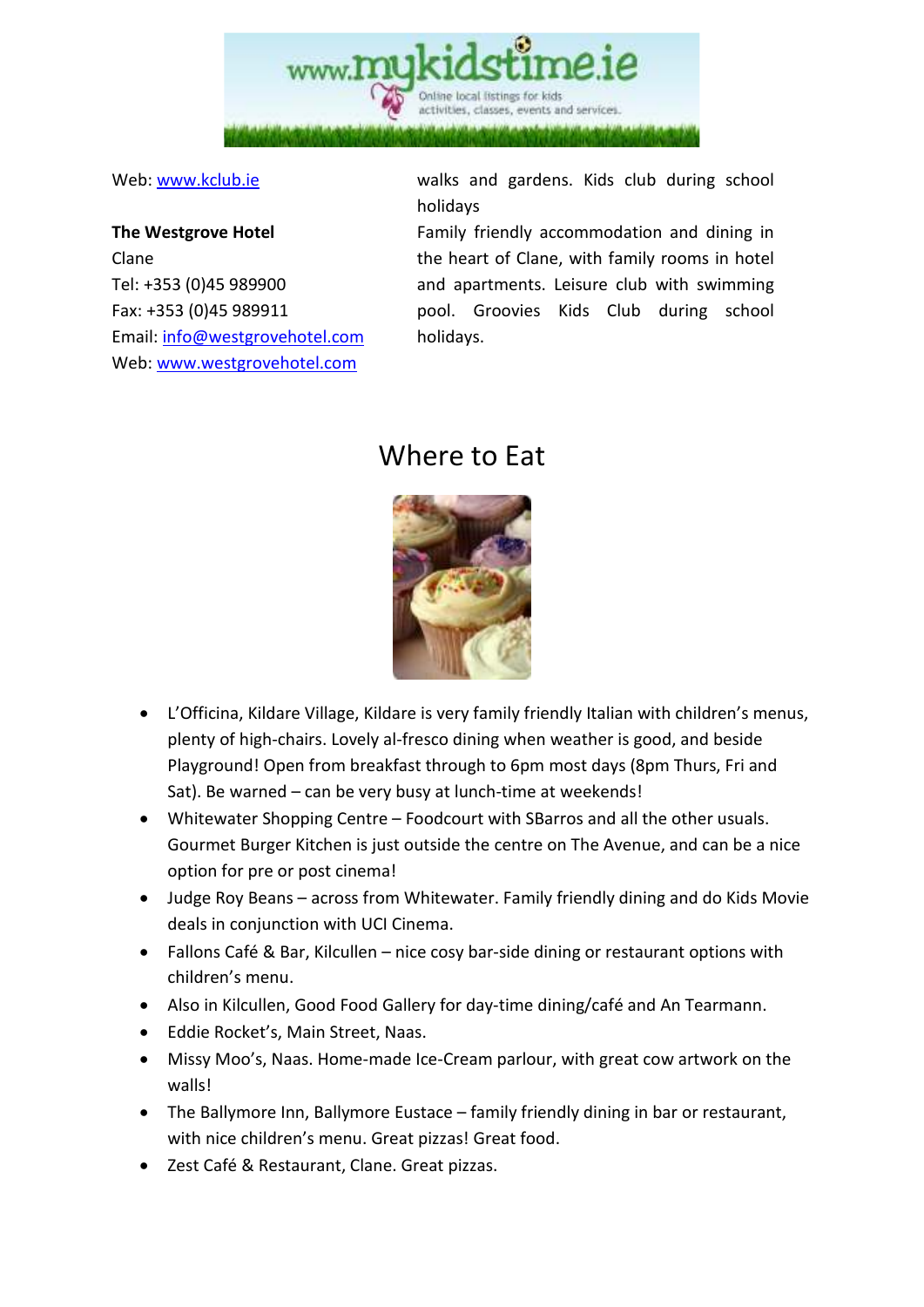

### Playgrounds



- Kildare Village great playground beside restaurant.
- Kildare town Station road. Good mix for younger and older kids.
- Killcullen beside Community Centre sand and water area so might need a change of clothes for the smaller kids! Wellies recommended for toddlers, as sand can get mucky.
- Moone Playground, Moone lovely wooden structures in park with goal posts.
- Maynooth Playground

# Other Suggestions

• Visit www.mykidstime.ie for lots more suggestions for things to do while you are in Kildare

# Shopping



• Dunnes, Tesco, LIDL, Aldi are well-represented across the county, with large Tesco(toys, clothes etc.) in Naas(Monread Rd) and Maynooth(Carton Rd)

### Newbridge

• Early Learning Centre and Mothercare on Charlotte Street, Newbridge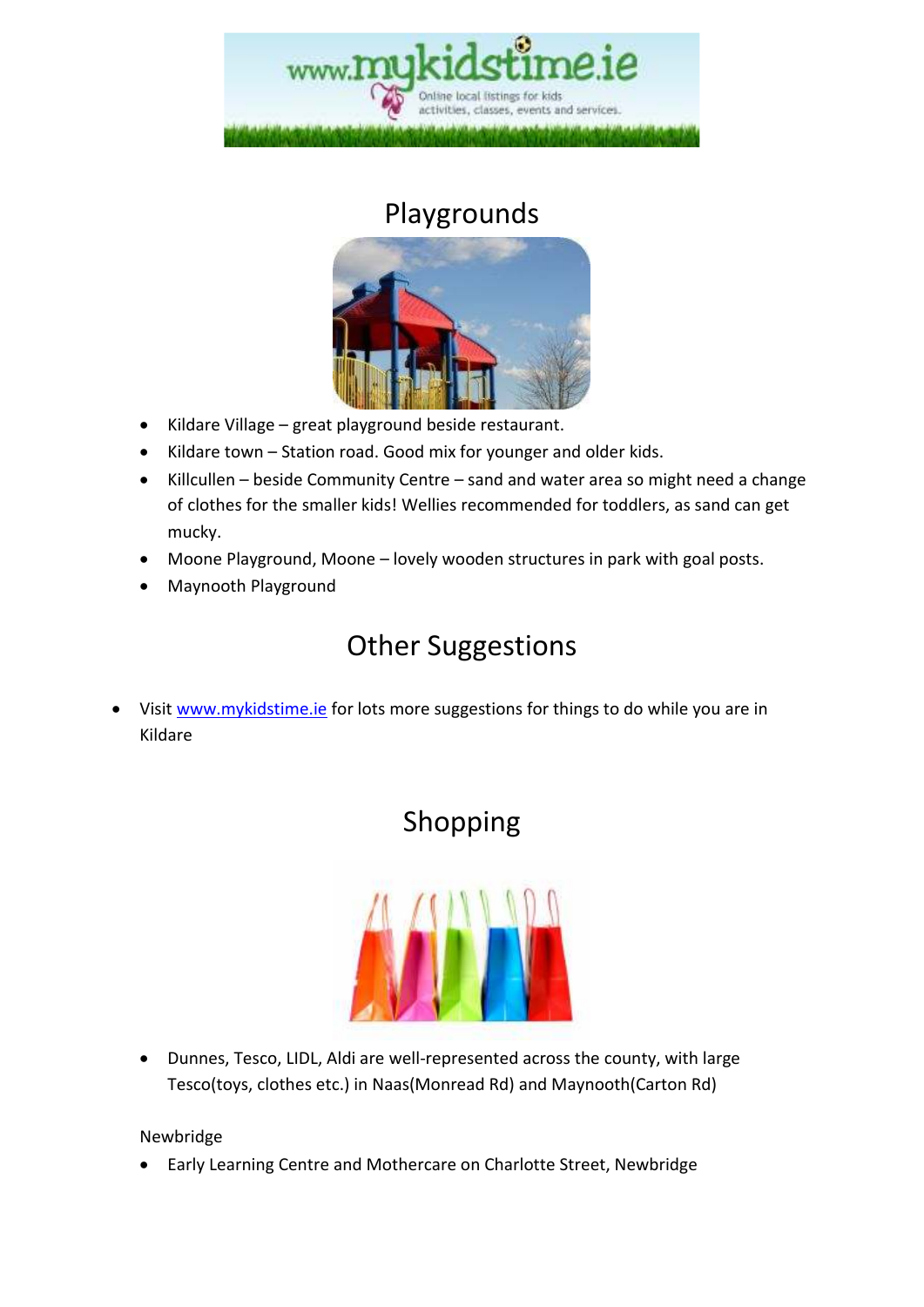

• Whitewater Shopping Centre – with Debenhams, Food-Court, Art and Hobby Shop and Easons + lots more!

#### Naas

- Smyths Toy Store Monread Rd., Naas
- HauteMama Maternity Store with Big Elf Toys (wooden toys) also. Main Street.
- Barker & Jones Book Shop Kids floor with Storytime on Sunday afternoons. Coffee shop also.

### Kildare

• Outlet shopping at Kildare Village. Great children's playground and family friendly dining options at L'Officina.

### Maynooth

• Manor Mills Shopping Centre – Easons store.